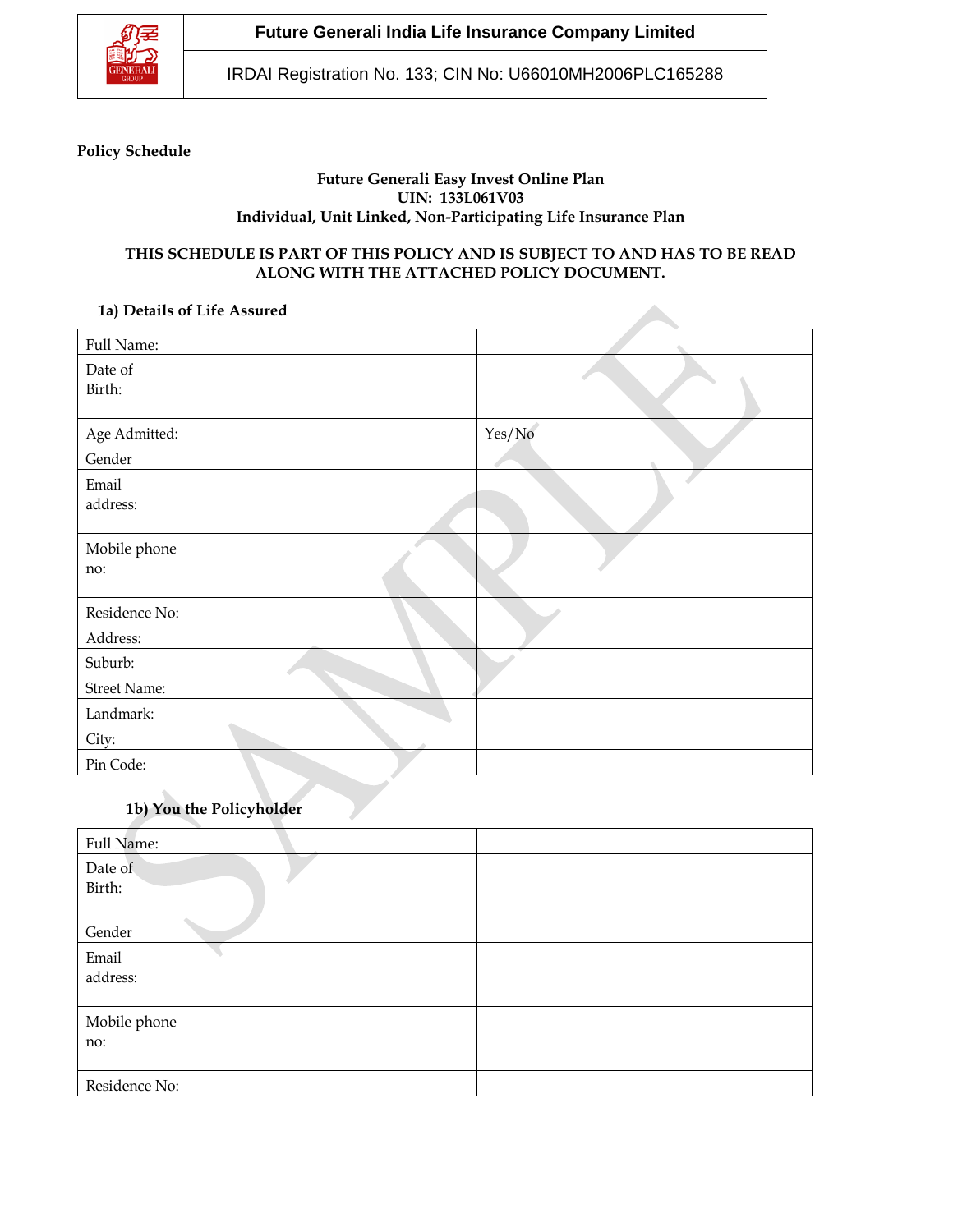

# **Future Generali India Life Insurance Company Limited**

IRDAI Registration No. 133; CIN No: U66010MH2006PLC165288

| Address:            |  |
|---------------------|--|
| Suburb:             |  |
| <b>Street Name:</b> |  |
| Landmark:           |  |
| City:               |  |
| Pin Code:           |  |

## **1c) This Policy:**

| Policy Name   |  |
|---------------|--|
| Policy Number |  |
| Customer ID   |  |

# **1d) Nominee(s) to this Policy are:**

| Nominee 1                        | Nominee 2                        |
|----------------------------------|----------------------------------|
| Full Name:                       | Full Name:                       |
| Date of Birth:                   | Date of Birth:                   |
| Age:                             | Age:                             |
| Gender:                          | Gender:                          |
| Relationship with policy holder: | Relationship with policy holder: |
| Address                          | Address                          |
| Percentage share of Benefit:     | Percentage share of Benefit:     |

# **1e) The appointee of this Policy is (in case the Nominee mentioned is a minor):**

| Full Name:                 |  |
|----------------------------|--|
| Date of Birth:             |  |
| Gender                     |  |
| Address of the Appointee:  |  |
| Relationship with Nominee: |  |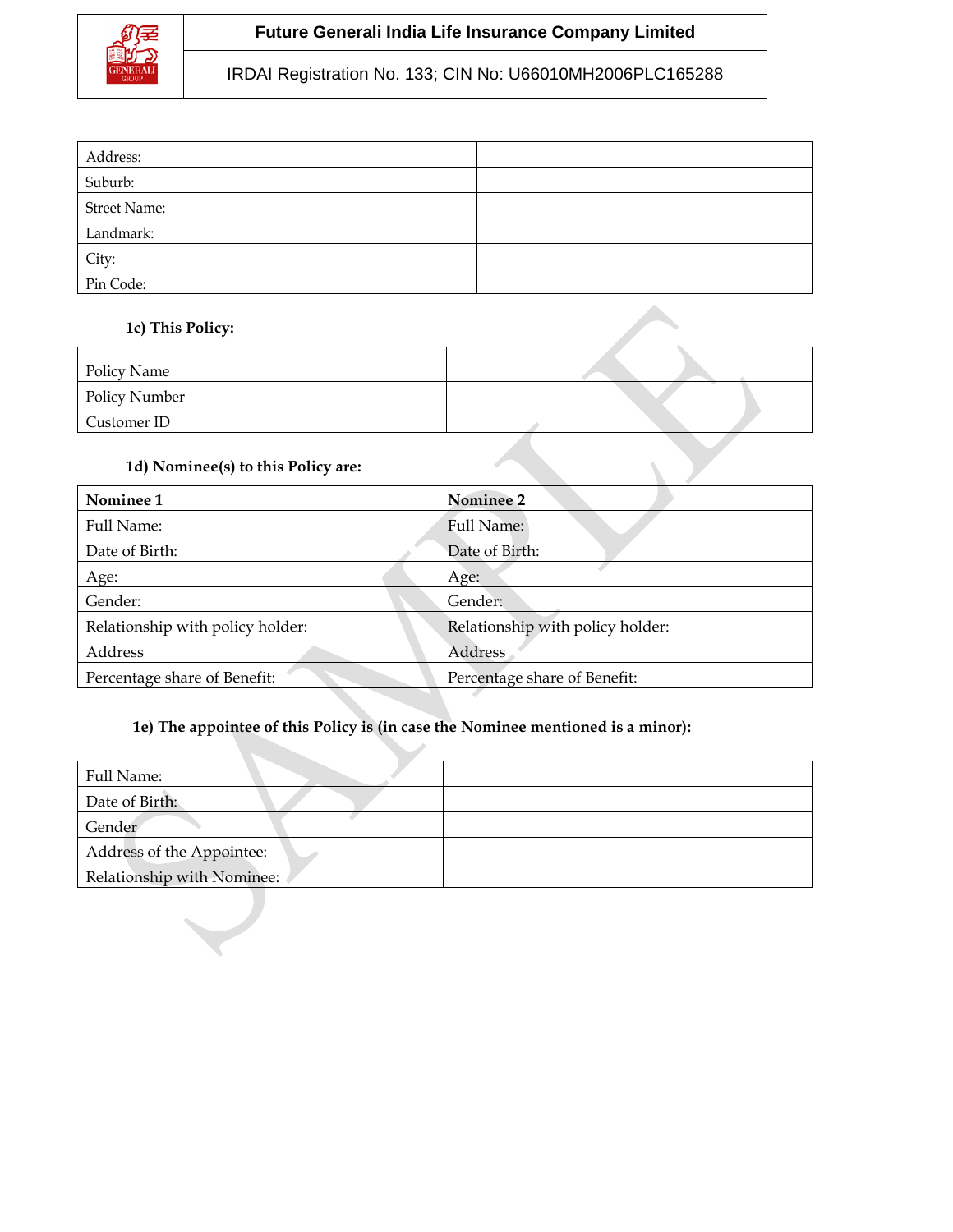

IRDAI Registration No. 133; CIN No: U66010MH2006PLC165288

### **1f) What You are covered for:**

### **Policy Benefits**

| Plan<br>Name<br>Rider | UIN        | Policy<br>Commencem<br>ent Date/<br>Rider | Risk<br>Commence<br>ment Date | Maturity<br>Date/<br>Rider<br>Expiry | Sum<br>Assured/<br>Rider<br>Sum | Policy<br>Term/<br><b>Rider Term</b> | Premium<br>Payment<br>Term |
|-----------------------|------------|-------------------------------------------|-------------------------------|--------------------------------------|---------------------------------|--------------------------------------|----------------------------|
| Name                  |            | Commencem<br>ent Date                     |                               | Date                                 | <b>Assured</b>                  |                                      |                            |
|                       | 133L061V03 |                                           |                               |                                      |                                 |                                      |                            |

### **Premium Details**

| Plan<br>Name/Rider   Premium<br>Name | Annualised   Installment   Relevant   Applicable   Total<br>Premium | Modal<br>Factor | $\text{Tax}^{\star}$ | Installment   Payment<br>Premium* | Premium<br>Frequency | <b>Premium</b><br>Due<br><b>Dates</b> | Last<br>Premium<br>Due<br>Date |
|--------------------------------------|---------------------------------------------------------------------|-----------------|----------------------|-----------------------------------|----------------------|---------------------------------------|--------------------------------|
|                                      |                                                                     |                 |                      |                                   |                      |                                       |                                |

|                                  | <b>First Year</b> | <b>Renewal Years</b> |
|----------------------------------|-------------------|----------------------|
| <b>Total Installment Premium</b> |                   |                      |
| including Riders(if any)         |                   |                      |
| Total Applicable Tax*            |                   |                      |
| <b>Total Installment Premium</b> |                   |                      |
| after Applicable Tax*            |                   |                      |

#### **1g) What You are not covered for**

If the Life Assured commits suicide within 12 months from the date of commencement of the Policy or from the date of Revival of the Policy, as applicable, Your Nominee or beneficiary shall be entitled to the Fund Value as available on the date of intimation of death.

Further, any charges other than Fund Management Charges (FMC) recovered subsequent to the date of death shall be added back to the Fund Value as available on date of intimation of death.

#### **1h) Disclaimers**

- \*Includes applicable tax at prevailing rates.
- Total Premium is subject to change in case of any variance in the present tax rates or in the event of any new or additional tax/levy being made applicable/ imposed on the premium(s).
- As per Section 10 (10D) of the Income Tax Act 1961, any sum received under a life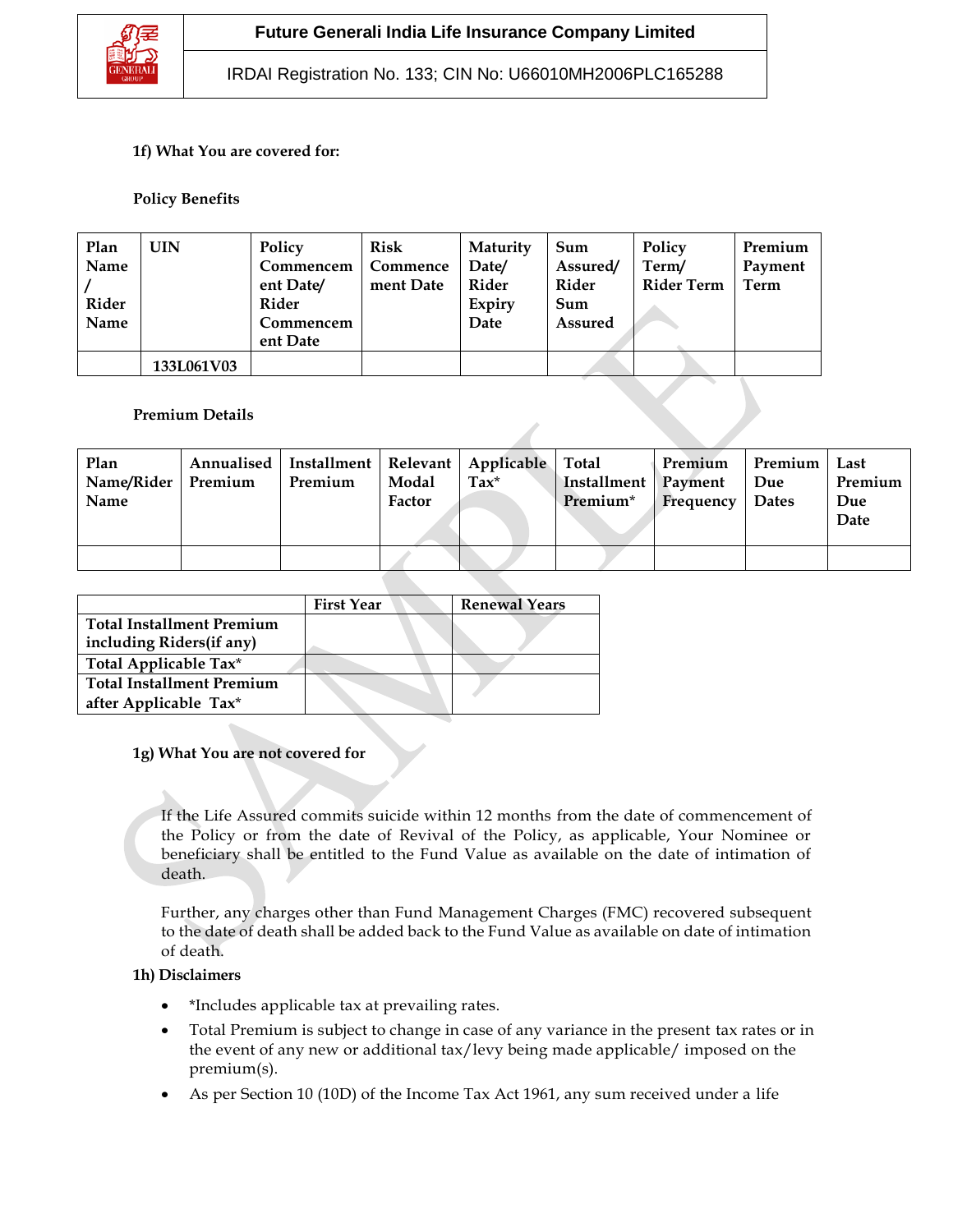

IRDAI Registration No. 133; CIN No: U66010MH2006PLC165288

insurance Policy will only be exempt from tax provided the annual premium payable in any of the years during the term of the Policy does not exceed 10% of the actual capital sum assured. Tax laws are subject to change.

### **1i) Stamp Duty**

The stamp duty of Rs. Xxx (xxxx ONLY) paid by Payorder no.XXXXX dated DD/MM/YYYY. Government Notification Revenue and Forest Department No.Mudrank 2004/4125/CR 690/M-1, Dt.31/12/2004.

 $\overline{\phantom{a}}$  , and the contract of the contract of the contract of the contract of the contract of the contract of the contract of the contract of the contract of the contract of the contract of the contract of the contrac

For and on behalf of Future Generali India Life Insurance Company Ltd

Authorised Signature